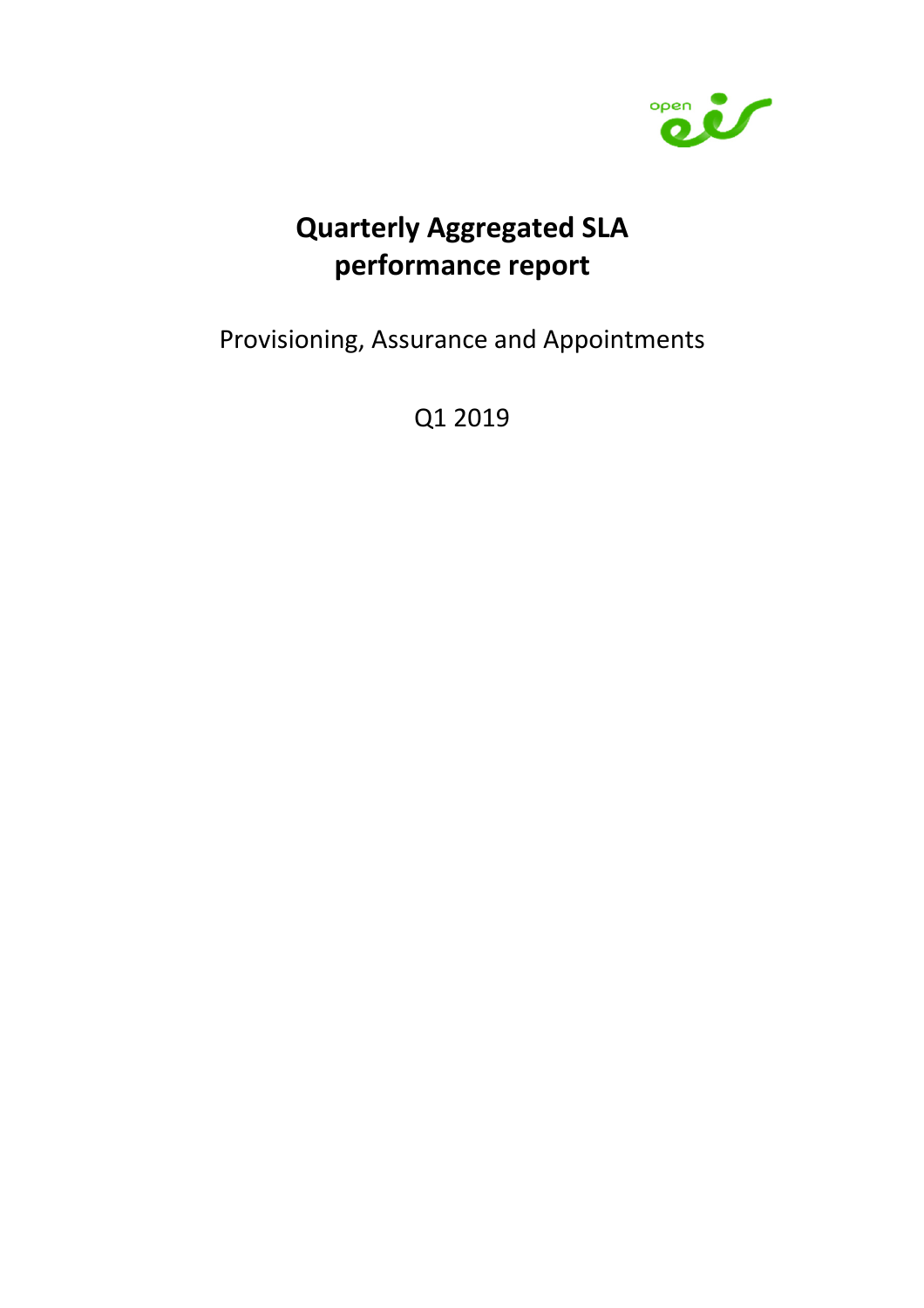

Provisioning January 2019

| <b>SLA Name</b>      | <b>Activity</b> | Process Time    | Process       | %Performance Target | %Performance Actual |
|----------------------|-----------------|-----------------|---------------|---------------------|---------------------|
| <b>ISDN PRA</b>      |                 | 0               | DC            | 100%                | 0%                  |
| <b>ISDN PRA</b>      |                 | $\pmb{0}$       | OF            | $0\%$               | 100%                |
| <b>ISDN PRA</b>      |                 | $\pmb{0}$       | OV            | $0\%$               | 33%                 |
| LLU_DRL              | 1a              | 4H              | $\mathsf{DD}$ | 92%                 | 100%                |
| LLU_DRL              | 1 <sub>b</sub>  | 1D              | DD            | 98%                 | 100%                |
| LLU_DRL              | 1 <sub>c</sub>  | 10 <sub>D</sub> | DD            | 100%                | 100%                |
| LLU_ULE              | 2a              | 4H              | DD            | 92%                 | 100%                |
| LLU_ULE              | 2 <sub>b</sub>  | 1D              | $\mathsf{DD}$ | 98%                 | 100%                |
| LLU_ULE              | 2c              | 5D              | DD            | 100%                | 100%                |
| LLU_PLB              | 15              | $\pmb{0}$       | $\mathsf{DD}$ | 100%                | 91%                 |
| LLU_PUS              | 18              | $\pmb{0}$       | $\mathsf{DD}$ | 100%                | 100%                |
| LLU_PUS              | 9a              | 4H              | VAL           | 90%                 | 100%                |
| LLU_PUS              | 9b              | 2D              | <b>VAL</b>    | 100%                | 100%                |
| EIL 1Gb              |                 | $\pmb{0}$       | $\mathsf{DC}$ | 100%                | 100%                |
| EIL 1Gb              |                 | 0               | OA            | 100%                | 100%                |
| EIL 1Gb              |                 | $\pmb{0}$       | OF            | 100%                | 50%                 |
| EIL 1Gb              |                 | $\pmb{0}$       | OV            | 100%                | 100%                |
| EIL 1Gb              |                 | $\pmb{0}$       | DD            | 100%                | 100%                |
| EIL 10Gb             |                 | $\pmb{0}$       | DC            | 100%                | 33%                 |
| <b>EIL 10Gb</b>      |                 | $\pmb{0}$       | OA            | 100%                | 100%                |
| EIL 10Gb             |                 | $\pmb{0}$       | OF            | 100%                | 100%                |
| EIL 10Gb             |                 | $\pmb{0}$       | OV            | 100%                | 100%                |
| EIL 10Gb             |                 | $\pmb{0}$       | DD            | 100%                | 50%                 |
| <b>Apt-based SLA</b> | 1a              | 7D              | APPT          | 90%                 | 100%                |
| <b>Apt-based SLA</b> | 1 <sub>b</sub>  | 8D              | <b>APPT</b>   | 100%                | 100%                |
| <b>Apt-based SLA</b> | $1c$            | $9D$            | APPT          | 100%                | 100%                |
| <b>Apt-based SLA</b> | 2a              | 11D             | DEL           | 95%                 | 98%                 |
| <b>Apt-based SLA</b> | 2 <sub>b</sub>  | 20 <sub>D</sub> | DEL           | 98%                 | 99%                 |
| <b>Apt-based SLA</b> | 2c              | 41D             | DEL           | 100%                | 100%                |
| <b>Apt-based SLA</b> | 3a              | 11D             | DEL           | 80%                 | 98%                 |
| <b>Apt-based SLA</b> | 3b              | 21D             | DEL           | 85%                 | 99%                 |
| <b>Apt-based SLA</b> | $3\mathrm{c}$   | 41D             | DEL           | 90%                 | 100%                |
| <b>Apt-based SLA</b> | 3d              | 66D             | DEL           | 95%                 | 100%                |
| <b>Apt-based SLA</b> | 3e              | 131D            | DEL           | 100%                | 100%                |

Note: This report reflects metrics for SLAs that were active and generated activity in the measured period.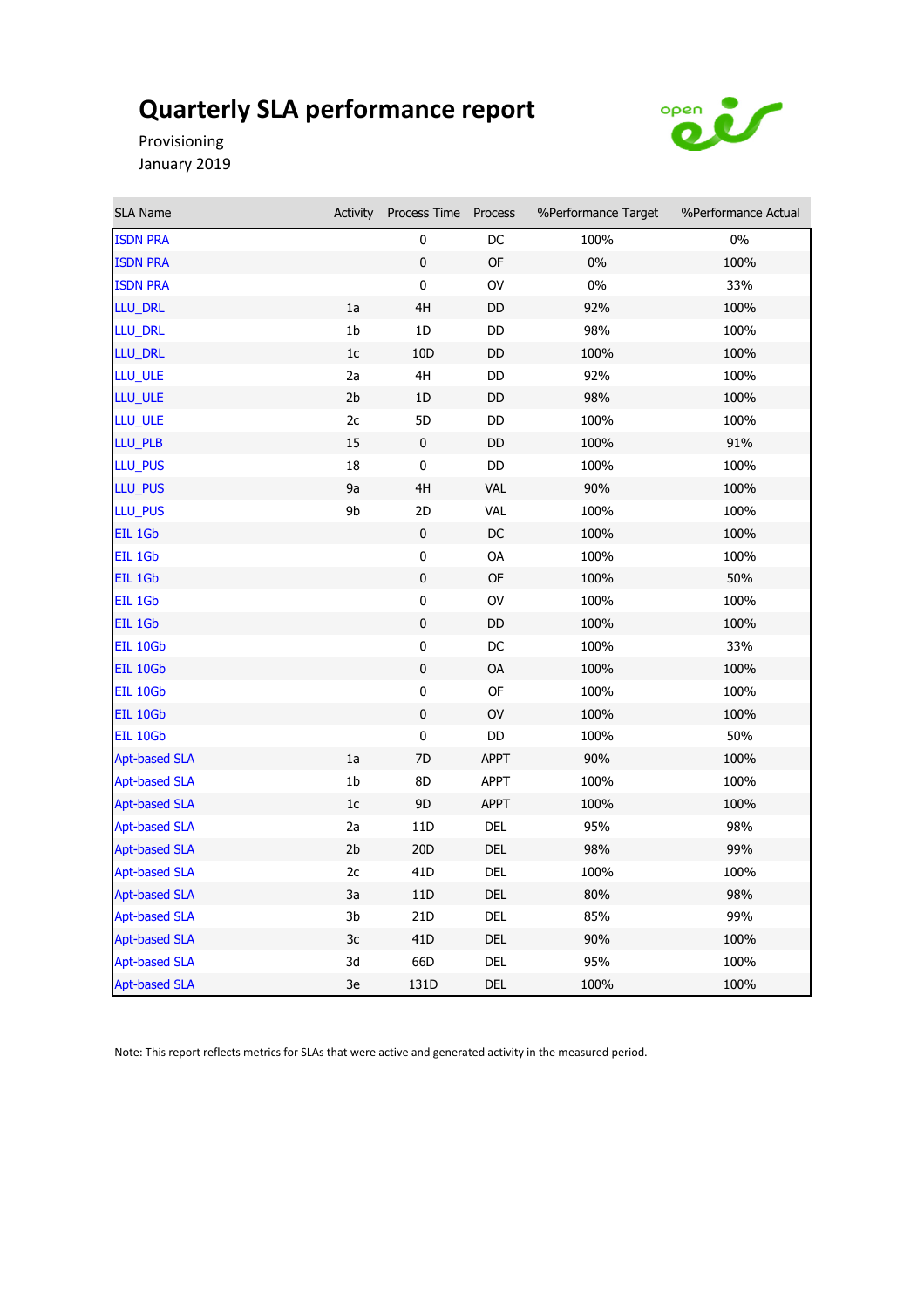

Provisioning February 2019

Ì.

| SLA Name             | Activity       | Process Time Process |               | %Performance Target | %Performance Actual |
|----------------------|----------------|----------------------|---------------|---------------------|---------------------|
| LLU_DRL              | 1a             | 4H                   | DD            | 92%                 | 86%                 |
| LLU_DRL              | 1 <sub>b</sub> | $1D$                 | DD            | 98%                 | 100%                |
| LLU_DRL              | 1c             | 10D                  | DD            | 100%                | 100%                |
| LLU_ULE              | 2a             | 4H                   | DD            | 92%                 | 99%                 |
| LLU_ULE              | 2b             | 1D                   | DD            | 98%                 | 100%                |
| LLU_ULE              | 2c             | 5D                   | DD            | 100%                | 100%                |
| LLU_PLB              | 15             | $\bf{0}$             | DD            | 100%                | 98%                 |
| LLU_PUS              | 18             | $\pmb{0}$            | <b>DD</b>     | 100%                | 100%                |
| LLU_PUS              | 9a             | 4H                   | <b>VAL</b>    | 90%                 | 100%                |
| LLU_PUS              | 9b             | 2D                   | <b>VAL</b>    | 100%                | 100%                |
| EIL 1Gb              |                | $\pmb{0}$            | $\mathsf{DC}$ | 100%                | 100%                |
| EIL 1Gb              |                | $\pmb{0}$            | OA            | 100%                | 100%                |
| EIL 1Gb              |                | $\pmb{0}$            | <b>OV</b>     | 100%                | 100%                |
| EIL 1Gb              |                | $\pmb{0}$            | DD            | 100%                | 100%                |
| <b>EIL 10Gb</b>      |                | $\pmb{0}$            | OA            | 100%                | 100%                |
| EIL 10Gb             |                | $\pmb{0}$            | OV            | 100%                | 100%                |
| EIL 10Gb             |                | $\pmb{0}$            | DD            | 100%                | 100%                |
| <b>Apt-based SLA</b> | 1a             | 7D                   | <b>APPT</b>   | 90%                 | 100%                |
| <b>Apt-based SLA</b> | 1 <sub>b</sub> | 8D                   | <b>APPT</b>   | 100%                | 100%                |
| <b>Apt-based SLA</b> | 1c             | 9D                   | <b>APPT</b>   | 100%                | 100%                |
| <b>Apt-based SLA</b> | 2a             | 11D                  | DEL           | 95%                 | 98%                 |
| <b>Apt-based SLA</b> | 2 <sub>b</sub> | 20 <sub>D</sub>      | DEL           | 98%                 | 99%                 |
| <b>Apt-based SLA</b> | 2c             | 41 <sub>D</sub>      | DEL           | 100%                | 100%                |
| <b>Apt-based SLA</b> | 3a             | 11D                  | DEL           | 80%                 | 98%                 |
| <b>Apt-based SLA</b> | 3 <sub>b</sub> | 21D                  | DEL           | 85%                 | 100%                |
| <b>Apt-based SLA</b> | 3c             | 41 <sub>D</sub>      | DEL           | 90%                 | 100%                |
| <b>Apt-based SLA</b> | 3d             | 66D                  | <b>DEL</b>    | 95%                 | 100%                |
| <b>Apt-based SLA</b> | 3e             | 131D                 | <b>DEL</b>    | 100%                | 100%                |

Note: This report reflects metrics for SLAs that were active and generated activity in the measured period.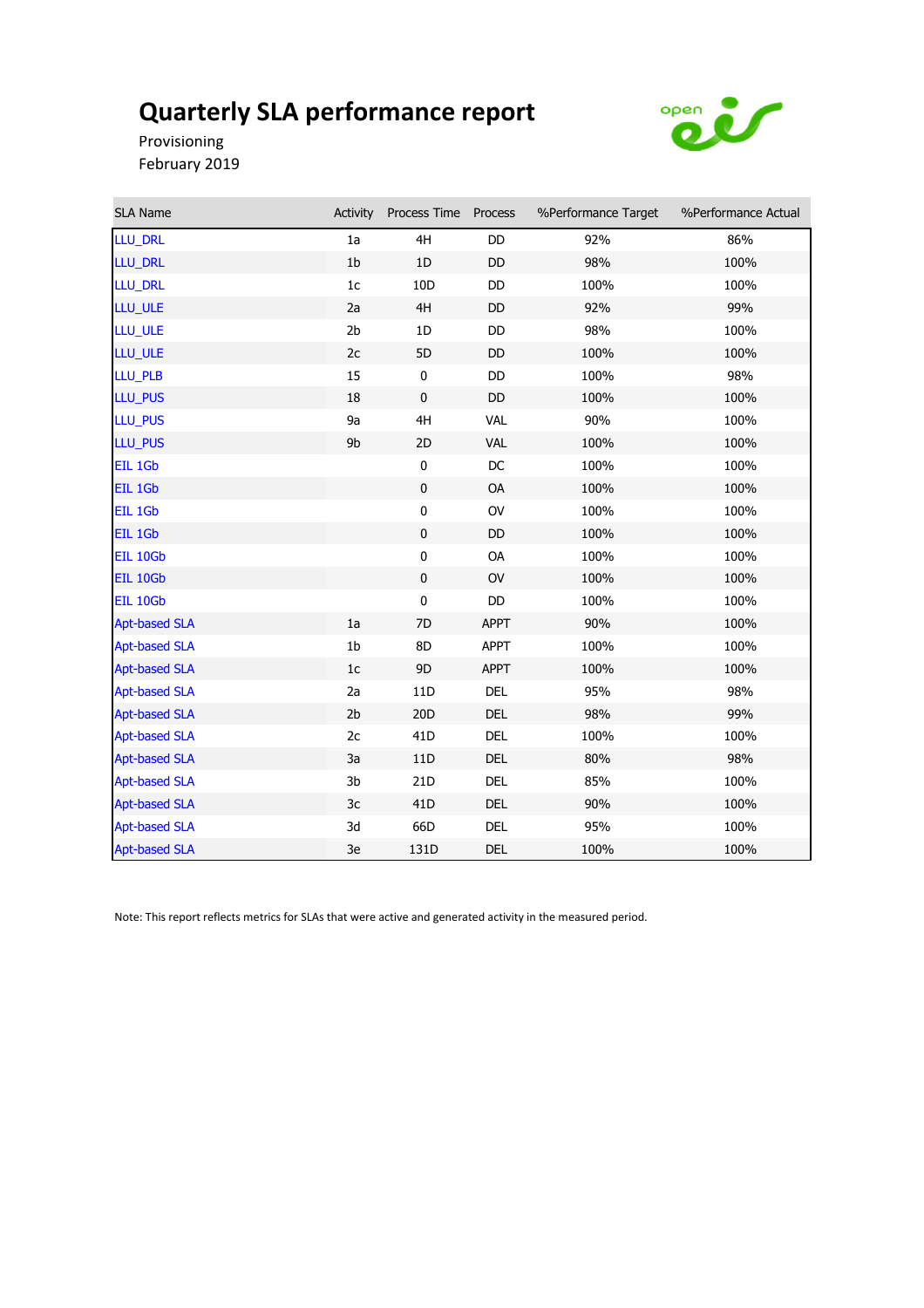

Provisioning March 2019

| SLA Name             | Activity       | Process Time Process |               | %Performance Target | %Performance Actual |
|----------------------|----------------|----------------------|---------------|---------------------|---------------------|
| LLU_DRL              | 1a             | 4H                   | DD            | 92%                 | 100%                |
| LLU_DRL              | 1 <sub>b</sub> | 1D                   | DD            | 98%                 | 100%                |
| LLU_DRL              | 1c             | 10D                  | DD            | 100%                | 100%                |
| LLU_ULE              | 2a             | 4H                   | DD            | 92%                 | 99%                 |
| LLU_ULE              | 2 <sub>b</sub> | 1D                   | DD            | 98%                 | 100%                |
| LLU_ULE              | 2c             | 5D                   | DD            | 100%                | 100%                |
| LLU_PLB              | 15             | $\bf{0}$             | DD            | 100%                | 88%                 |
| LLU_PUS              | 18             | $\pmb{0}$            | DD            | 100%                | 100%                |
| LLU_PUS              | 9a             | 4H                   | VAL           | 90%                 | 100%                |
| LLU_PUS              | 9b             | 2D                   | <b>VAL</b>    | 100%                | 100%                |
| EIL 1Gb              |                | $\pmb{0}$            | DD            | 100%                | 100%                |
| <b>EIL 10Gb</b>      |                | $\pmb{0}$            | $DC$          | 100%                | 100%                |
| EIL 10Gb             |                | $\pmb{0}$            | OA            | 100%                | 100%                |
| EIL 10Gb             |                | $\mathbf 0$          | <b>OF</b>     | 100%                | $0\%$               |
| EIL 10Gb             |                | $\pmb{0}$            | OV            | 100%                | 100%                |
| EIL 10Gb             |                | $\pmb{0}$            | $\mathsf{DD}$ | 100%                | 100%                |
| <b>Apt-based SLA</b> | 1a             | 7D                   | <b>APPT</b>   | 90%                 | 100%                |
| <b>Apt-based SLA</b> | 1 <sub>b</sub> | 8D                   | <b>APPT</b>   | 100%                | 100%                |
| <b>Apt-based SLA</b> | 1c             | 9D                   | <b>APPT</b>   | 100%                | 100%                |
| <b>Apt-based SLA</b> | 2a             | 11D                  | DEL           | 95%                 | 98%                 |
| <b>Apt-based SLA</b> | 2 <sub>b</sub> | 20 <sub>D</sub>      | DEL           | 98%                 | 99%                 |
| <b>Apt-based SLA</b> | 2c             | 41 <sub>D</sub>      | <b>DEL</b>    | 100%                | 100%                |
| <b>Apt-based SLA</b> | 3a             | 11D                  | <b>DEL</b>    | 80%                 | 98%                 |
| <b>Apt-based SLA</b> | 3b             | 21D                  | DEL           | 85%                 | 100%                |
| <b>Apt-based SLA</b> | 3c             | 41 <sub>D</sub>      | DEL           | 90%                 | 100%                |
| <b>Apt-based SLA</b> | 3d             | 66D                  | DEL           | 95%                 | 100%                |
| <b>Apt-based SLA</b> | 3e             | 131D                 | <b>DEL</b>    | 100%                | 100%                |

Note: This report reflects metrics for SLAs that were active and generated activity in the measured period.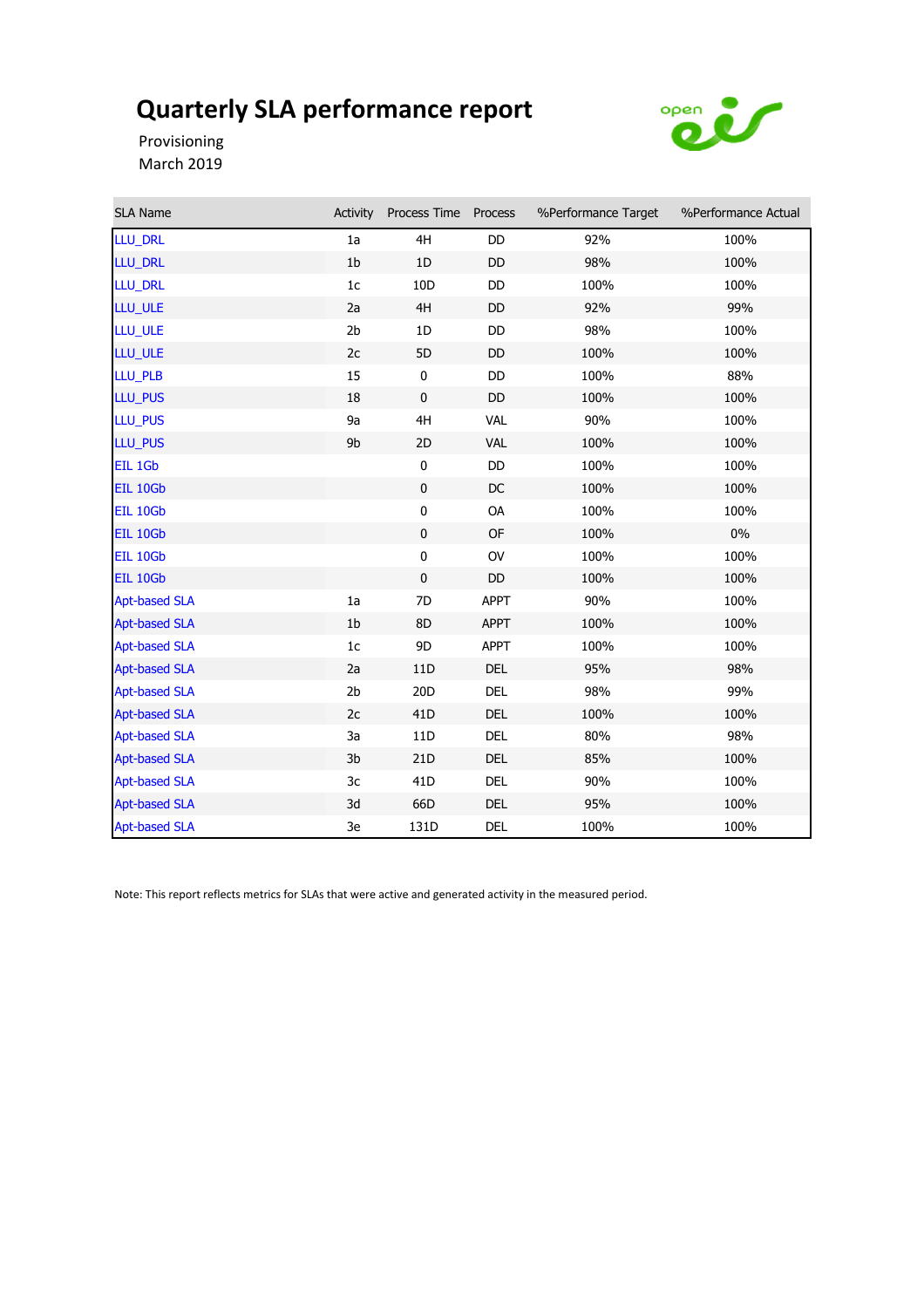

Assurance January 2019

| <b>SLA Name</b>             | Activity        | Process Time Process |              | %Performance Target | %Performance Actual |
|-----------------------------|-----------------|----------------------|--------------|---------------------|---------------------|
| <b>ISDN-PRA</b>             | $\mathbf{1}$    | 14H                  | R            | 100%                | 98%                 |
| <b>Bitstream</b>            | 1a              | 2D                   | R            | 77%                 | 99%                 |
| <b>Bitstream</b>            | 1b              | 5D                   | R            | 92%                 | 100%                |
| <b>Bitstream</b>            | $1c$            | 10 <sub>D</sub>      | R            | 100%                | 100%                |
| <b>Standalone Bitstream</b> | 1a              | 2D                   | ${\sf R}$    | 84%                 | 88%                 |
| <b>Standalone Bitstream</b> | 1 <sub>b</sub>  | 5D                   | R            | 93%                 | 97%                 |
| <b>Standalone Bitstream</b> | 1 <sub>c</sub>  | 10 <sub>D</sub>      | R            | 100%                | 100%                |
| <b>FTTC SA</b>              | 3.1             | 2D                   | R            | 84%                 | 91%                 |
| <b>FTTC SA</b>              | 3.2             | 5D                   | R            | 93%                 | 99%                 |
| <b>FTTC SA</b>              | 3.3             | 10 <sub>D</sub>      | $\mathsf{R}$ | 100%                | 100%                |
| FTTH SA                     | 3.4             | 2D                   | R            | 73%                 | 85%                 |
| <b>FTTH SA</b>              | 3.5             | 5D                   | ${\sf R}$    | 92%                 | 96%                 |
| FTTH SA                     | 3.6             | 10D                  | R            | 100%                | 99%                 |
| <b>FTTC POTS</b>            | 3.7             | 2D                   | R            | 73%                 | 98%                 |
| <b>FTTC POTS</b>            | 3.8             | 5D                   | R            | 92%                 | 100%                |
| <b>FTTC POTS</b>            | 3.9             | 10 <sub>D</sub>      | ${\sf R}$    | 100%                | 100%                |
| <b>FTTH POTS</b>            | 3.7             | 2D                   | ${\sf R}$    | 73%                 | 84%                 |
| <b>FTTH POTS</b>            | 3.8             | 5D                   | R            | 92%                 | 97%                 |
| <b>FTTH POTS</b>            | 3.9             | 10D                  | R            | 100%                | 99%                 |
| 8Hr Premium (ADSL)          | 1a              | 4H                   | $\mathsf{R}$ | 92%                 | 100%                |
| 8Hr Premium (FTTC)          | 1a              | 4H                   | R            | 92%                 | 68%                 |
| <b>Interconnect</b>         | 2 <sub>b</sub>  | 1D                   | $\mathsf{R}$ | 98%                 | 100%                |
| WEIL - 1G                   | 1a              | 1D                   | R            | 100%                | 100%                |
| <b>WEIL - 10G</b>           | 1 <sub>b</sub>  | 1D                   | R            | 100%                | 100%                |
| <b>WEIL - SAB</b>           | 1 <sub>c</sub>  | 1D                   | R            | 100%                | 100%                |
| <b>Line Share</b>           | 27a             | 2D                   | $\mathsf{R}$ | 84%                 | 79%                 |
| <b>Line Share</b>           | 27 <sub>b</sub> | 5D                   | ${\sf R}$    | 93%                 | 96%                 |
| <b>Line Share</b>           | 27c             | 10 <sub>D</sub>      | R            | 100%                | 100%                |
| ULMP (LT)                   | 27a             | 2D                   | ${\sf R}$    | 84%                 | 100%                |
| ULMP (LT)                   | 27b             | 5D                   | R            | 93%                 | 100%                |
| ULMP (LT)                   | 27c             | 10 <sub>D</sub>      | R            | 100%                | 100%                |
| ULMP (no-LT)                | 26a             | 2D                   | $\mathsf R$  | 84%                 | 55%                 |
| ULMP (no-LT)                | 26 <sub>b</sub> | 5D                   | R            | 93%                 | 73%                 |
| ULMP (no-LT)                | 26c             | 10 <sub>D</sub>      | $\mathsf R$  | 100%                | 82%                 |
| <b>ULMP Premium</b>         | $\mathbf{1}$    | 6H                   | ${\sf R}$    | 100%                | 100%                |
| <b>ULMP PR</b>              | $\mathbf 1$     | $1\text{D}$          | R            | 90%                 | 100%                |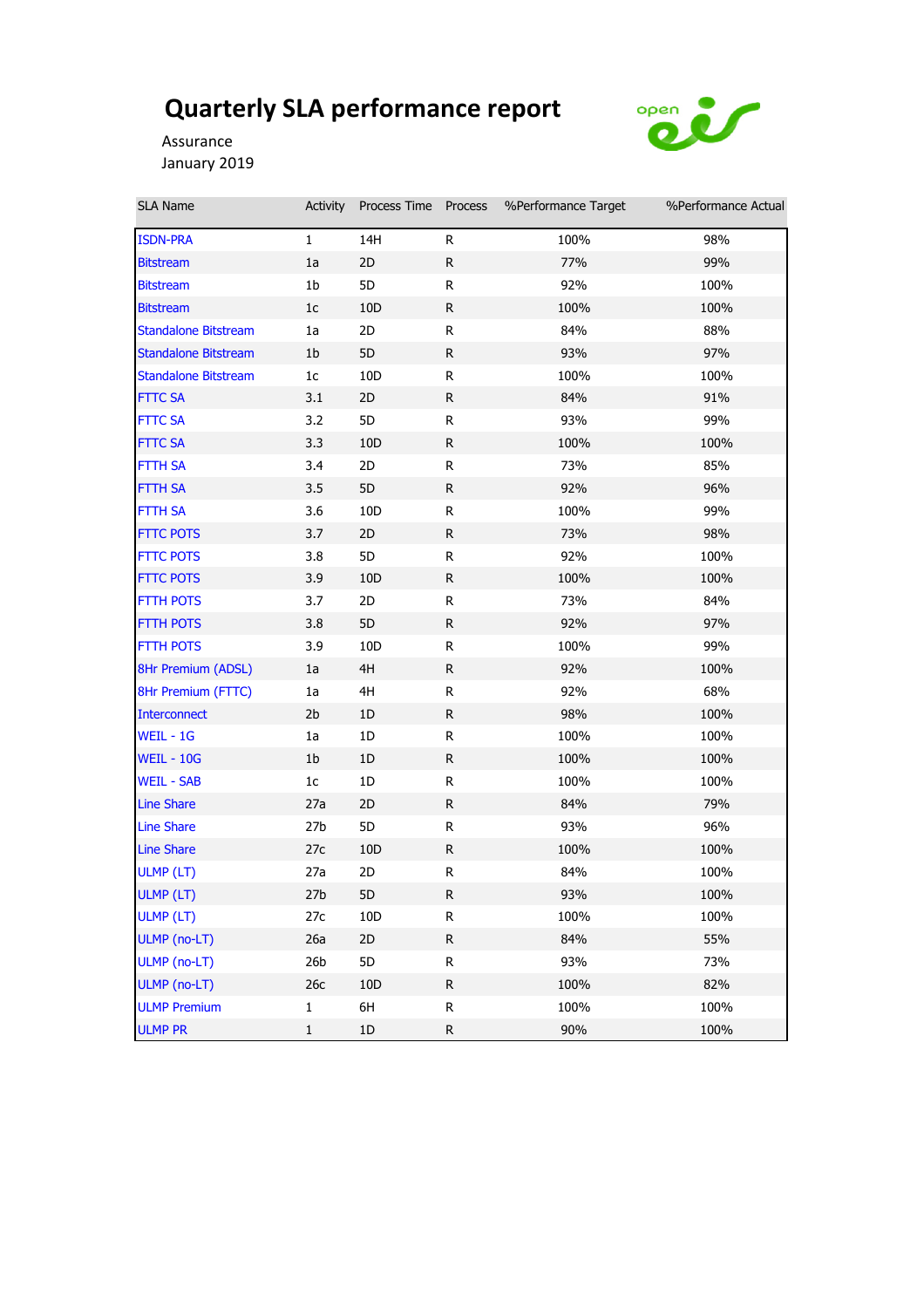

Assurance February 2019

| <b>SLA Name</b>             | Activity        | Process Time Process |             | %Performance Target | %Performance Actual |
|-----------------------------|-----------------|----------------------|-------------|---------------------|---------------------|
| <b>ISDN-PRA</b>             | $\mathbf{1}$    | 14H                  | R           | 100%                | 100%                |
| <b>Bitstream</b>            | 1a              | 2D                   | R           | 77%                 | 99%                 |
| <b>Bitstream</b>            | 1b              | 5D                   | R.          | 92%                 | 100%                |
| <b>Bitstream</b>            | 1 <sub>c</sub>  | 10 <sub>D</sub>      | R.          | 100%                | 100%                |
| <b>Standalone Bitstream</b> | 1a              | 2D                   | R           | 84%                 | 89%                 |
| <b>Standalone Bitstream</b> | 1 <sub>b</sub>  | 5D                   | R           | 93%                 | 96%                 |
| <b>Standalone Bitstream</b> | 1 <sub>c</sub>  | 10D                  | R.          | 100%                | 99%                 |
| <b>FTTC SA</b>              | 3.1             | 2D                   | R           | 84%                 | 92%                 |
| <b>FTTC SA</b>              | 3.2             | 5D                   | R           | 93%                 | 99%                 |
| <b>FTTC SA</b>              | 3.3             | 10D                  | R.          | 100%                | 100%                |
| FTTH SA                     | 3.4             | 2D                   | R           | 73%                 | 79%                 |
| FTTH SA                     | 3.5             | 5D                   | $\mathsf R$ | 92%                 | 98%                 |
| FTTH SA                     | 3.6             | 10D                  | R           | 100%                | 100%                |
| <b>FTTC POTS</b>            | 3.7             | 2D                   | R           | 73%                 | 98%                 |
| <b>FTTC POTS</b>            | 3.8             | 5D                   | R           | 92%                 | 100%                |
| <b>FTTC POTS</b>            | 3.9             | 10D                  | R           | 100%                | 100%                |
| <b>FTTH POTS</b>            | 3.7             | 2D                   | R           | 73%                 | 87%                 |
| <b>FTTH POTS</b>            | 3.8             | 5D                   | R           | 92%                 | 99%                 |
| <b>FTTH POTS</b>            | 3.9             | 10D                  | R           | 100%                | 100%                |
| 8Hr Premium (ADSL)          | 1a              | 4H                   | R           | 92%                 | 100%                |
| 8Hr Premium (FTTC)          | 1a              | 4H                   | R           | 92%                 | 70%                 |
| <b>Interconnect</b>         | 2 <sub>b</sub>  | 1D                   | R           | 98%                 | 100%                |
| WEIL - 1G                   | 1a              | 1D                   | R           | 100%                | 100%                |
| <b>WEIL - 10G</b>           | 1 <sub>b</sub>  | 1D                   | R           | 100%                | 100%                |
| <b>WEIL - SAB</b>           | 1 <sub>c</sub>  | 1D                   | R.          | 100%                | 100%                |
| <b>Line Share</b>           | 27a             | 2D                   | R           | 84%                 | 84%                 |
| <b>Line Share</b>           | 27 <sub>b</sub> | 5D                   | R           | 93%                 | 100%                |
| <b>Line Share</b>           | 27c             | 10 <sub>D</sub>      | R           | 100%                | 100%                |
| ULMP (LT)                   | 27a             | 2D                   | R           | 84%                 | 100%                |
| ULMP (LT)                   | 27 <sub>b</sub> | 5D                   | R           | 93%                 | 100%                |
| ULMP (LT)                   | 27c             | 10D                  | R           | 100%                | 100%                |
| ULMP (no-LT)                | 26a             | 2D                   | R           | 84%                 | 60%                 |
| ULMP (no-LT)                | 26 <sub>b</sub> | 5D                   | R           | 93%                 | 80%                 |
| ULMP (no-LT)                | 26c             | 10D                  | R           | 100%                | 100%                |
| <b>ULMP Premium</b>         | $\mathbf{1}$    | 6H                   | R           | 100%                | 100%                |
| <b>ULMP PR</b>              | $\mathbf 1$     | 1D                   | R           | 90%                 | 100%                |